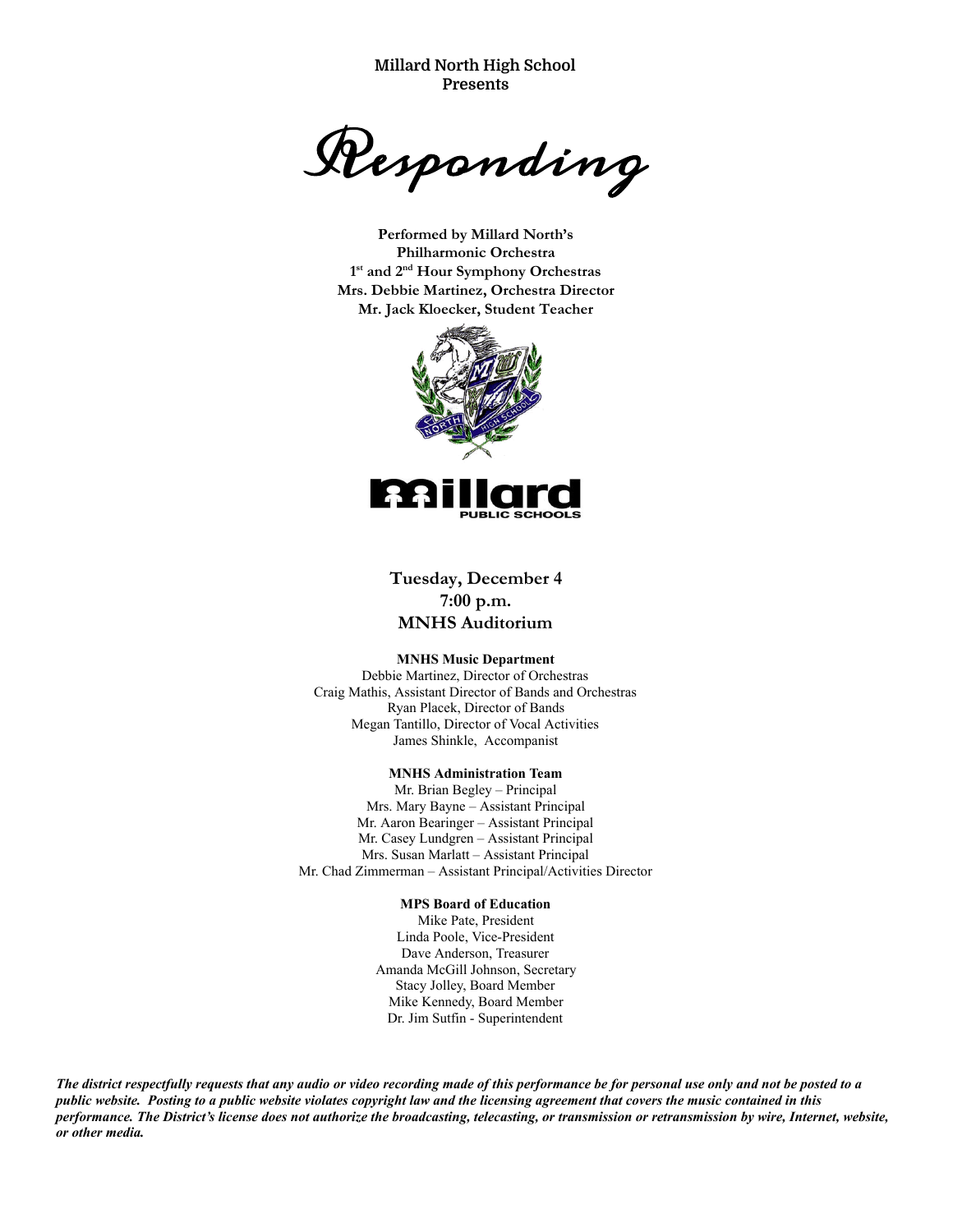# Philharmonic Orchestra

Midnight's Celtic Run Julie Lyonn Lieberman Soloists: Group 1 - Maddie Bair, bass; Korbin Welker, viola; Niharika Devaraju, violin Group 2 - Ben Fritz, cello; Shreeya Shapkota, viola; Arjun Ramesh, violin

Carnival of the Animals Camille Saint-Saëns, arr. Frank J. Halferty Fossils Soloists: Manogna Muktineni, Sachi Lele, Kristine Roberts, violin; Korbin Welker, viola; Jeff Luzum, cello; Prithwish Dasgupta, bass

Amadeus! *from Symphony No. 25* Wolfgang Amadeus Mozart, arr. Jamin Hoffman

# 2<sup>nd</sup> Hour Symphony Orchestra

Capriol Suite (based on dance tunes from Arbeau's *Orchesographie* 1588) Peter Warlock

I. Basse-Danse

\*This piece is a rough-draft performance. Capriol Suite is a year-long project piece for second hour.

Theme from *Schindler's List* John Williams, arr. Calvin Custer Soloists: Oliver Niu, Cole Lao, violin; Nathan McCoy, A.J. Newsome, cello

Jack Kloecker, conducting

Themes from *The Nutcracker* Pyotor Ilyich Tchaickovsky, arr. James "Red" McLeod

# 1st Hour Symphony Orchestra

| Christmas Pipes                                  | Brendan Graham, arr. Sean O'Loughlin |  |
|--------------------------------------------------|--------------------------------------|--|
| Soloist: Ethan Chen, violin; Shreya Yadav, piano |                                      |  |

In the Company of Angels William Hofeldt

A-Flat Wilner Baptiste, Kevin Marcus Sylvester, Marco Antonio Rodriguez Diaz Jr., arr. Larry Moore

Soloists: Ethan Chen, Joseph Zhong, Will Talbot, Quincey Loveridge, Jamie Youn, Kelson Welker \*This piece is accompanied by a track that includes loud noises. Please be advised if you experience sensitivity to loud noises

Combined Orchestras

Carol of the Bells Traditional, arr. Michael Hopkins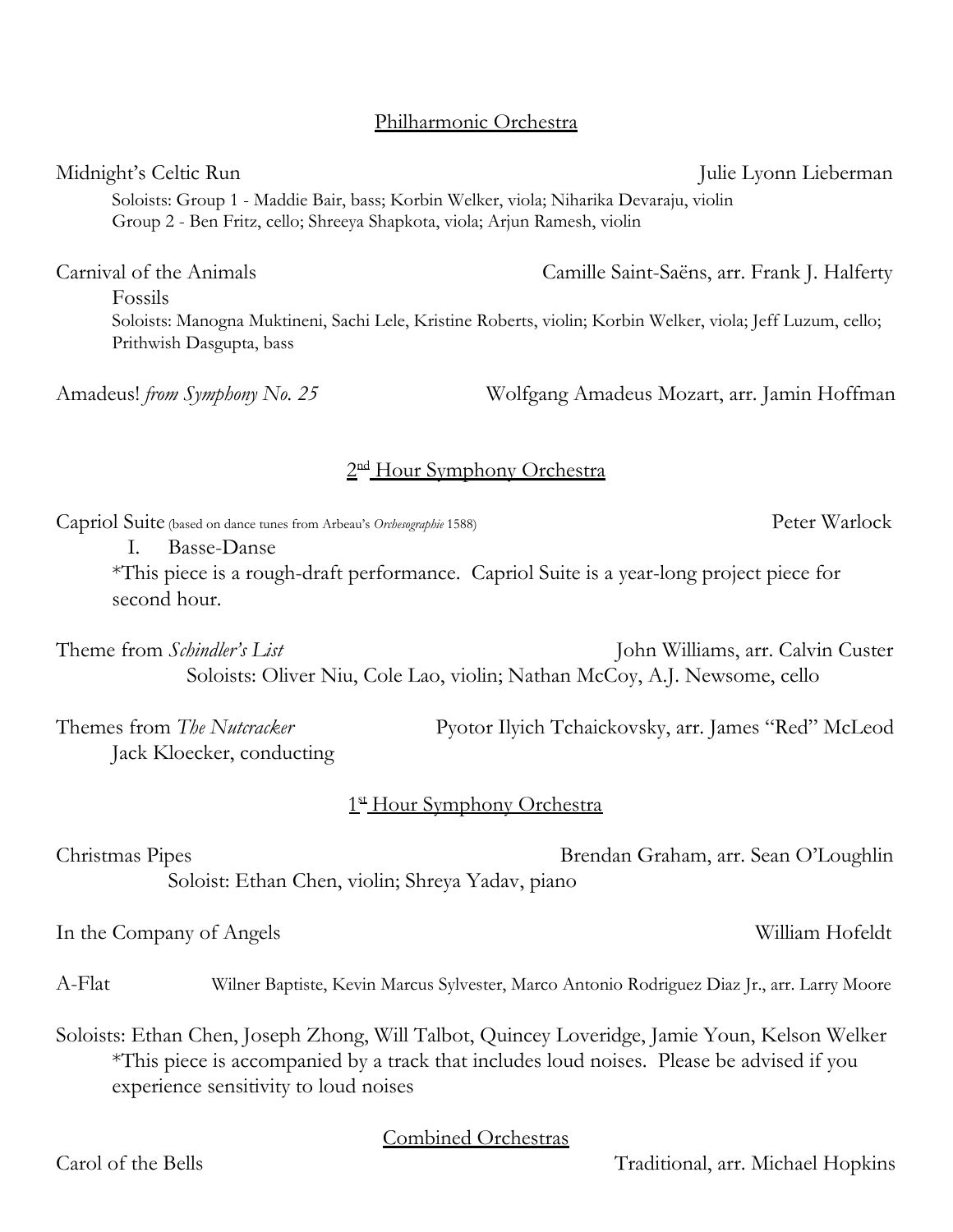# **Philharmonic Orchestra**

### **Violin A**

Ella Baustert Anvitha Boosani\* Ana Carmichael Aidan Coniglio Sanjana Das Audrey Hill\* Brooklyn Johnson Whitney Jung Azumi Kuchma\* Gayatri Pradeep Arjun Ramesh\* Kristine Roberts\* Christian Vihstadt\* Adithya Vinod Kheely Warren Roan Young Jalan Zhu

 $*$  = Orchestra Leadership Team/Class Presidents  $3 =$  All State Choir

# **Violin B**

Abby Adams-Spitzer Shruti Agrawal Bavishya Bachu Erika Centi Haresh Chandrasekar Jessica Cunliffe Niharika Devaraju Izzy Good\* Apurva Hari\* Jack Hughes Sachi Lele\* Rishi Manoj 3 Manogna Muktineni\* Arjun Nair Sun-Hee Park Valeria Ramirez Jasmine Russell Lacie Smith

# **Viola**

Ethan Aughe Katie Clayton Zane Colgan Ananya Dishong\* Lilly Doeppers\* Abby Flaugh\* Carson Keene Ben Lynch Manali Mukherjee Shreeya Shapkota Korbin Welker\* Rose Westerman

# **Cello**

Pranavi Athota\* Audrey Cherek\* Aaron Collins Collette Feagins\* Ben Fritz Austin Glasgow\* Melody Hong\* Rory Jiang\* Jurzy Kaeding Varsha Kethu Donovan Lane Alyssa Lutzow Jeff Luzum\* Brendan McCauley Kylie Schweers Blane Wheeler

#### **Bass**

Maddie Bair Prithwish Dasgupta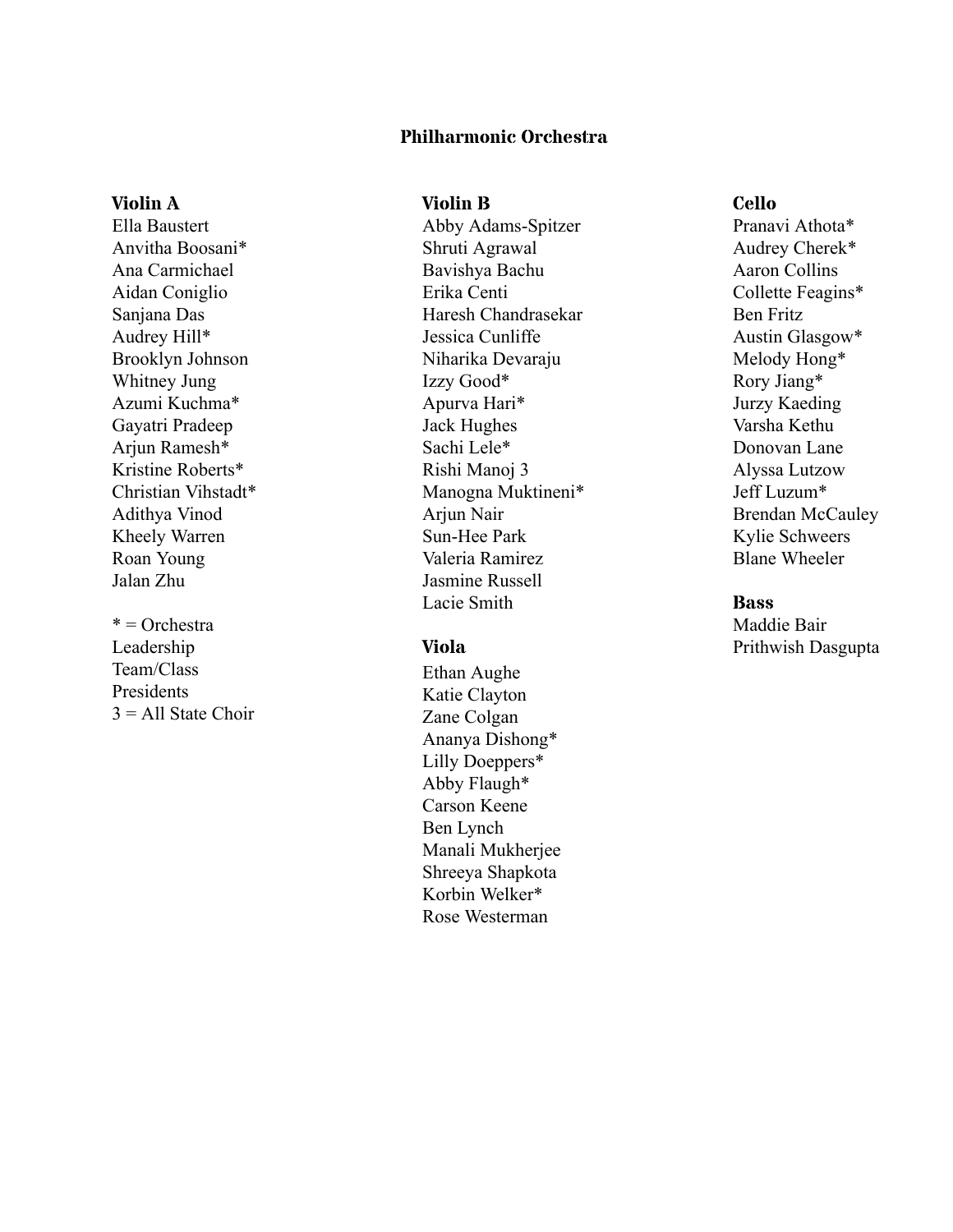# **1 st Hour Symphony Orchestra**

#### **Violin I**

Ethan Chen\* 1 Rachel Folts Danielle Glasgow Matthew Halbur\* Sarah Lee Mara Matache Elizabeth Nielsen\* 1 Ian Parmley Gracie Schweers Juhi Thakker\* Elaine Whetstine Felicia Xiong Joseph (Joey) Zhong

\* = Orchestra Leadership Team/Class Presidents 1 = All State Orchestra

# **Violin II**

Annalisa Centi Brandon Gardner Liyang Guo Francesca Kerkhofs Sree Kolli\* Rianna Kopcho Allison Louthan Brenna Monaghan\* Anjali Nooka\* Niheala Ponnatha Kashish Poore Rebecca Wright Shreya Yadav\*

#### **Viola**

Gretchen Braak Michelle Kim 1 (alt) Justin Le Quincey Loveridge Cara Lund\* Shivani Mudhelli\* Jack Neville Will Talbot\* Alexa Wildy Addison Williams\* 1

# **Cello**

Anusha Deshpande Logan Dunlop\* 1 Carl Olson\* Shruti Pradeep Orion Shnayder Abby Siebe-Walles Kirsten Wandrey Kelson Welker Shresht Yadav Jamie Youn\* 1

# **Bass**

Shaunak Datta Bryce Herrington 1 Ian Klimowicz Cooper Rohde Adam Rutherford 1 (alt) Nicole Wandrey

#### Welcome!

We're glad you're here. We have worked hard in preparation for this performance. Out of respect for our musicians, please observe the following guidelines:

- Ringers set to silent or off
- No talking while playing
- Refrain from flash photography during performance
- If you need to leave and come back during the concert, do so in between selections.

Thank you and enjoy the show!

*The district respectfully requests that any audio or video recording made of this performance be for personal use only and not be posted to a public website. Posting to a public website violates copyright law and the licensing agreement that covers the music contained in this performance. The District's license does not authorize the broadcasting, telecasting, or transmission or retransmission by wire, Internet, website, or other media.*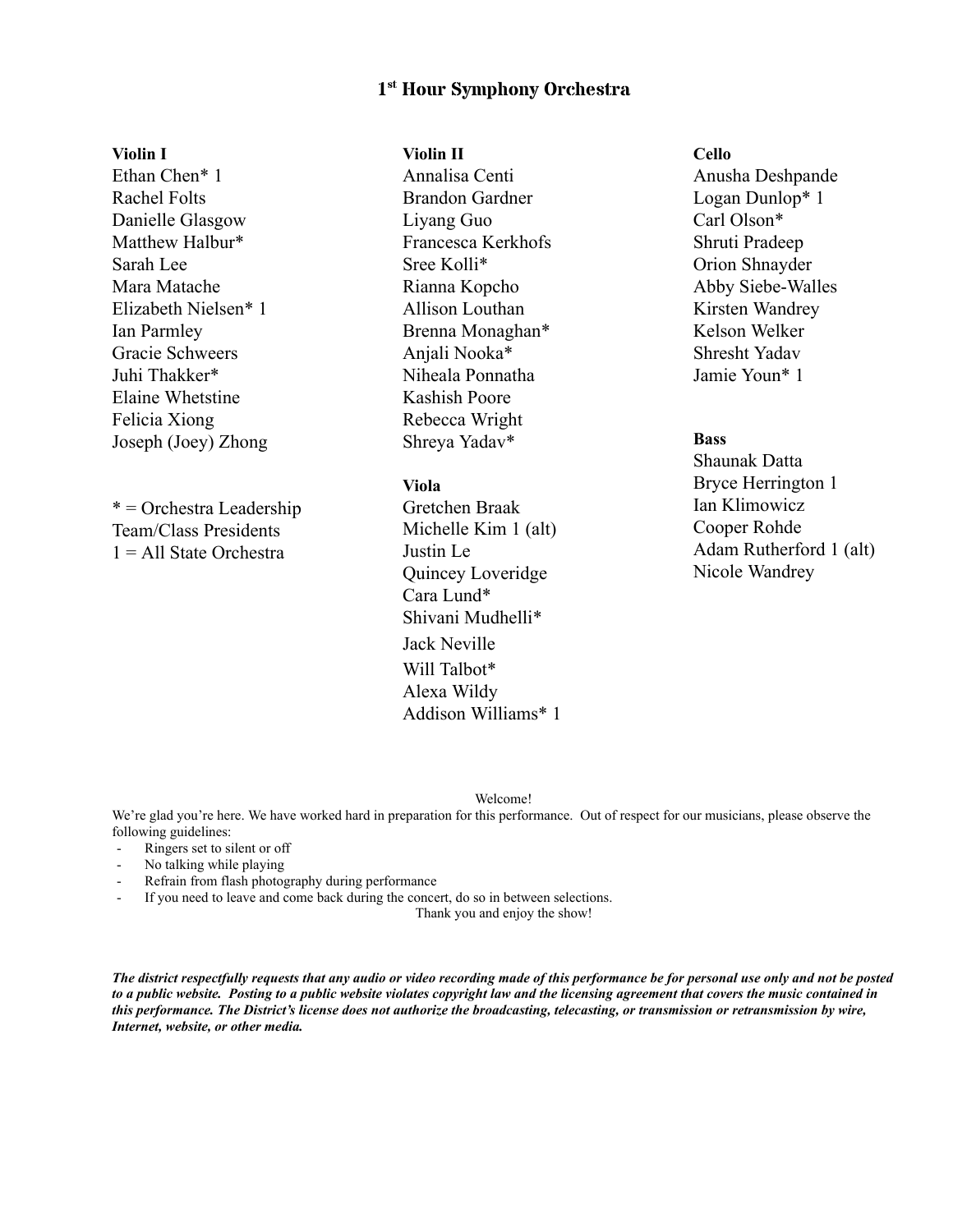## **Upcoming Events:**

| <b>Date</b>             | <b>Time</b>                                | <b>Event</b>                                                                                          | Location                                       |
|-------------------------|--------------------------------------------|-------------------------------------------------------------------------------------------------------|------------------------------------------------|
| $12 - 6$                | Noon                                       | <b>Chamber Orchestra performs for Sound Health</b>                                                    | <b>UNMC Durham</b><br><b>Outpatient Clinic</b> |
| $1 - 28$                | All Day                                    | MPS Orchestra Clinic (required for all<br>orch.students)                                              | <b>Ralston Arena</b>                           |
| $1 - 28$                | 7 PM                                       | MPS Orchestra Concert (required for all<br>orch.students)                                             | <b>Ralston Arena</b>                           |
| $1-25$ thru<br>$1 - 27$ | All Day                                    | UNO BOCH Festival (selected)                                                                          | UNO/Baxter Arena                               |
| $3-2$                   | <b>TBD</b>                                 | Possible performance for 1st hour orch at LINKS<br><b>Orchestra Festival</b>                          | <b>Lincoln High School</b>                     |
| $3 - 4$                 | <b>5PM</b> rehearsal/<br>7:30PM<br>concert | MN Orchestra Concert w/KMS and NMS (req. for<br>grades 10-12) and Concerto Competition<br>Performance | <b>MNHS Auditorium</b>                         |
| $3 - 16$                | All Day                                    | <b>UNO String Olympics</b>                                                                            | <b>UNO</b>                                     |
| $4-9$                   | 7 PM                                       | MN Orchestra Concert (required for all<br>orch.students)                                              | <b>MNHS Auditorium</b>                         |
| $4-10$ thru<br>$4 - 13$ | <b>TBD</b>                                 | <b>District Music Contest (large ensemble competition</b><br>required for 1st hour)                   | <b>Burke HS</b>                                |
| $5-4$                   | 1 PM                                       | MN Orch performs at Oakview (required for<br>seniors)                                                 | <b>Oakview Mall</b>                            |
| $5-9$                   | 5 PM                                       | MN Music Awards Night                                                                                 | Cafeteria/Auditorium                           |
| $5 - 11$                | 7 AM-Noon                                  | ASTA Young Orch. Festival (req. 9th grade only)                                                       | <b>Millard South HS</b>                        |
| $5-25$                  | 5 PM                                       | MN Orch performs at Graduation (required for 1st<br>and 2nd hour orchestras)                          | <b>Baxter Arena</b>                            |
| 7-15 thru<br>$7 - 19$   | <b>TBD</b>                                 | Tentative MPS Summer String Studio Camp<br>(high-school level orch. camp)                             | <b>MNHS</b>                                    |

# *Special Thanks:*

Orchestra President Teams: Ethan Chen, Matthew Halbur, Jamie Youn - 1st hour; Kaitie Beccard, Lizzy Eason, Grace Klinefelter, Ashlie Mendoza - 2nd hour; Pranavi Athota, Audrey Cherek, Melody Hong, Rory Jiang, Jeff Luzum, Kristine *Ryan, Christian Vihstadt 5th hour*

Sectional Coaches: Tyler Roberts - violin; Jesse Griggs - viola; Patty Ritchie - cello; Bill Ritchie and Chunyang Wang *bass*

*Ensemble Clinicians: Aviva Segall, Anne SorensenWang*

**C.H.O.R.D.** - Your name here!!!! Thanks to our concessions, concert and chaperone teams for their work so far this year, *and to Carol Whetstine for organizing our new organization!*